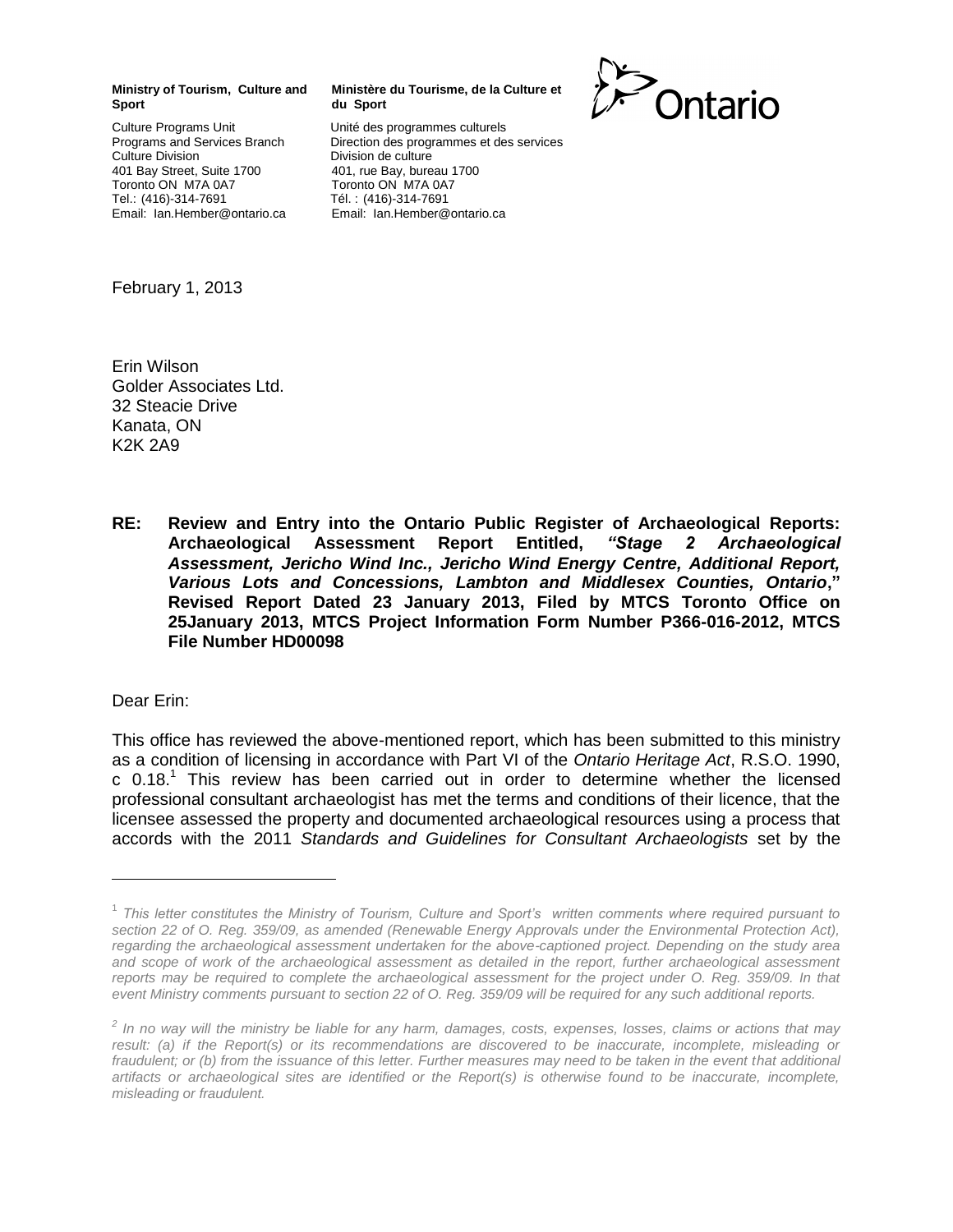ministry, and that the archaeological fieldwork and report recommendations are consistent with the conservation, protection and preservation of the cultural heritage of Ontario. $2$ 

The report documents the Stage 2 assessment of the study area as depicted in Figures 2-1 through 2-14 of the above titled report and recommends the following:

## *5.1 Location 277 (AgHk-155)*

*The Stage 2 assessment of Location 277 resulted in the recovery of a scatter of mid-to-late 19th century historic Euro-Canadian artifacts. A total of 107 historic artifacts were recovered from four positive test pits over an approximate 15 metre by five metre area. Location 277 falls within the area previously known as Pine Hill, and is fairly close to the location of Widder Post Office as noted on the the 1880 Illustrated Historical Atlas of the County of Lambton (Belden and Company 1880). This information in addition to the presence of more than 20 artifacts dating the period of use prior to 1900 lends cultural heritage value or interest to the site; these artifacts include the previously discussed ironstone and whiteware ceramics. Based on this consideration, the artifacts identified fulfill the criteria for a Stage 3 archaeological investigation as per Section 2.2 Standard 1c of the Standards and Guidelines for Consultant Archaeologists (Government of Ontario 2011), to further evaluate its cultural heritage value or interest. Given this, it is recommended that Location 277 be subject to a Stage 3 assessment prior to any ground disturbance activities to further test the nature and density of the site.*

*The Stage 3 assessment should employ both the controlled surface pick-up and hand excavated test unit methodology as outlined in Sections 3.2 and 3.3, as well as Table 3.1, of the MTCS' Standards and Guidelines for Consultant Archaeologists (Government of Ontario 2011). The test unit excavation should consist of one metre by one metre square test units laid out in a systematic grid and should be excavated by hand to a depth of five centimetres within the subsoil. Site specific land registry research to supplement the previous background study concerning the land use and occupation history specific to Location 277 should also be conducted as part of the Stage 3 assessment. Location 277 has been registered with the MTCS under Borden number AgHk-155.*

## *5.2 Location 278*

*The Stage 2 assessment of Location 278 resulted in the recovery of 18 pre-contact Aboriginal artifacts over a 120 metre by 20 metre area including 17 pieces of chipping detritus and one biface. No areas were identified at Location 154 where 10 non-diagnostic artifacts or one diagnostic and two non-diagnostic artifacts were recovered within an isolated 10 metre by 10 metre area. Given the small number of recovered artifacts over a relatively large spatial area and the lack of diagnostic specimens, the information potential and cultural value of Location 278 was judged to be low. As a result, the site is considered to be sufficiently documented and no further archaeological assessment is recommended for Location 278 (Standards and Guidelines for Consultant Archaeologists, Section 2.2 Standard 1, Government of Ontario 2011).*

Based on the information contained in the report, the ministry is satisfied that the fieldwork and reporting for the archaeological assessment are consistent with the ministry's 2011 Standards and Guidelines for Consultant Archaeologists and the terms and conditions for archaeological licences. This report has been entered into the Ontario Public Register of Archaeological Reports. Please note that the ministry makes no representation or warranty as to the completeness, accuracy or quality of reports in the register.